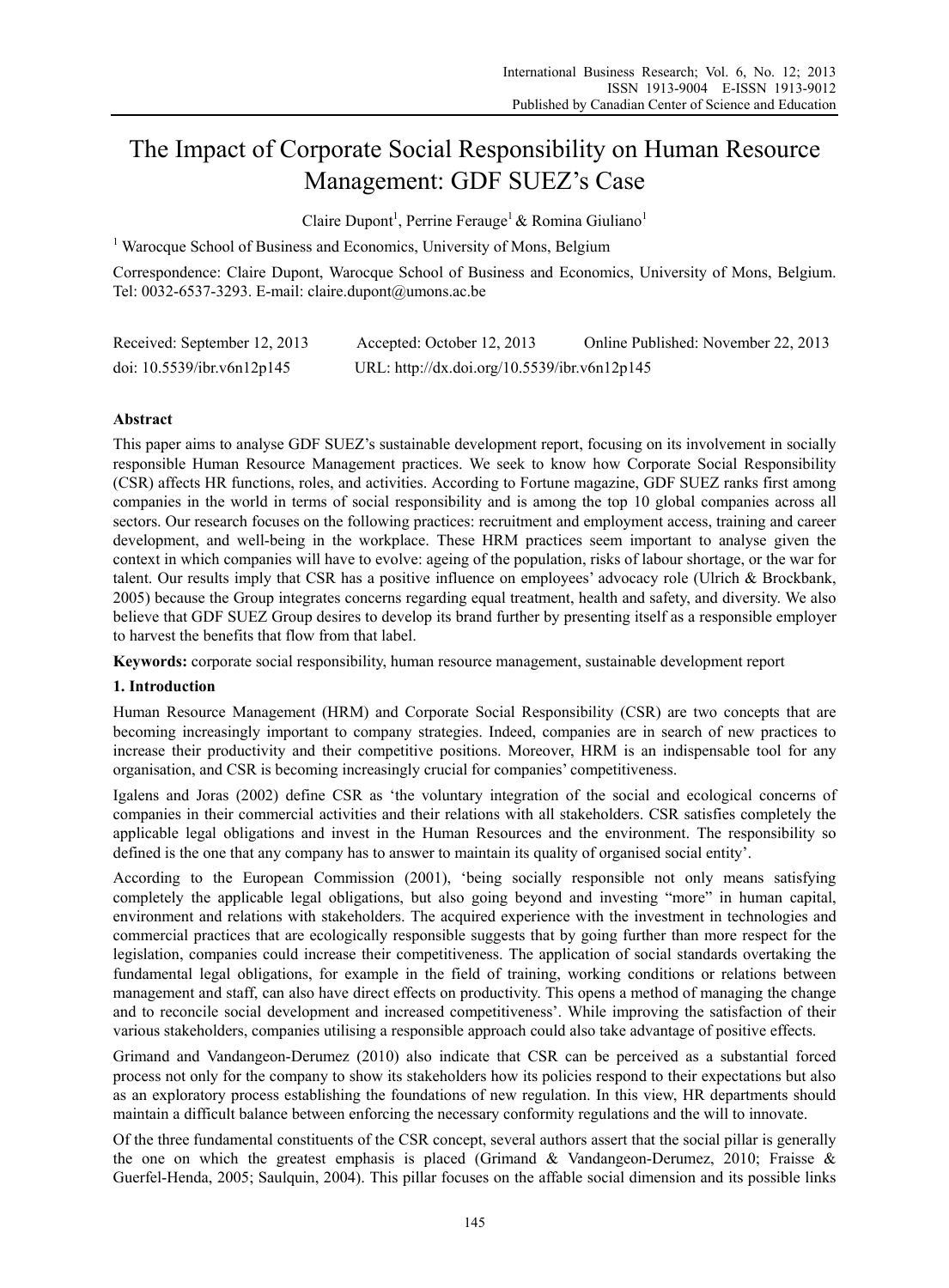#### with HRM.

The objective of this paper is to analyse the sustainable development report of GDF SUEZ Group, focusing on its implementation of socially responsible HRM practices. More precisely, we seek to analyse CSR's influence on methods of managing human resources and on the function and role of HR in ensuring socially responsible behaviour.

We begin by presenting literature that establishes the fundamental concepts of CSR and HRM and the links between them. Next, we specify our methodology and explain our choice of GDF SUEZ Company for our exploratory research. Our analysis will rely on the presentation of certain HRM practices implemented by GDF SUEZ that can be considered socially responsible. Finally, these practices allow us to develop a hypothesis regarding the possible impact of CSR on HRM practices and, in particular, the function and role of HR in GDF SUEZ.

## **2. Material Studied**

## *2.1 Human Resource Management*

HRM is a key asset for companies. According to Becker et al. (1997, in Chrétien et al., 2005), although HRM has long been considered to support other company functions, it is now perceived as a competitive advantage for firms. Peretti (2008) emphasises how the evolution of HRM practices lead to new terms and emergence of stakeholders.

According to Delaney and Huselid (1996) or Schuler and Jackson (1998, in Chrétien et al., 2005), companies must rethink HRM to improve performance and competitive position. These authors emphasise the importance of renewing HRM planning and career programmes. Moreover, HR departments should develop both a more strategic approach for their practices and a strong connection between company strategy and HR policy. By being more business focused, HR departments will be able to create additional value.

According to Dietrich and Pigeyre (2005), HRM must respond to companies' objectives, such as performance, profitability, and competitiveness, and should consider people a key asset of the company. HRM will ensure skill development by training, evaluate performance and attempt to increase motivation using specific commitment practices. Sibaud (2003) distinguishes two dimensions of HRM:

- A management dimension that addresses HR function tasks and organisation issues
- A resources dimension that takes into account human capital acquisition, development and promotion.

Becker and Huselid (1999, in Simard et al., 2005) link human resources to sustainable competitive advantage and encourage companies to invest in HRM practices that reinforce positive attitudes towards the firm.

### *2.2 What Link between CSR and HRM?*

More and more companies are establishing practices bound to CSR. If, as asserted by authors, it is the social dimension that is most heavily emphasised in CSR, we can inquire about the existing links between CSR and HRM and how CSR influences HRM practices developed by socially responsible companies.

Indeed, people interviewed by SOFRES in 2001 (in Saulquin, 2004) consider CSR to primarily denounce child labour practices in the Third-World, to encourage positive treatment of staff, and to develop employability. HR professionals interviewed by Coulon (2006) estimate that CSR's major interests are to better involve employees at work and to attract the best employees. These few comments thus imply that influential relationships could exist between HRM and CSR, a conclusion strengthened by Scouarnec's (2005) survey regarding CSR's considerable impact on HR functions, with a very strong presence of HR professionals in CSR files. Weiss (in Moreno, 2008) considers that 'CSR would ensue from the evolution of the working practices and thus from a better consideration of the environmental and social impacts of the companies's activities'. These authors' comments imply a narrow link between CSR and HRM.

Therefore, when both concepts—CSR and HRM—merge, socially responsible HRM practices are established within a company that affect workers primarily in terms of human capital investment (all the capacities, talents, qualifications, and experiences accumulated by an individual that partially determine his capacity to work or to produce for himself or for others), health and safety. The main objective of companies in applying responsible practices is to attract and keep qualified workers within their infrastructures, with specific stakes for HRM.

According to Beaupré et al. (2008), Grimand and Vandangeon-Derumez (2010) or Gond et al. (2011), there are few studies regarding the links between HRM and CSR. In these rare studies, CSR will be perceived 'as an average utility or instrument to emphasis the social rationality of the company' (Beaupré et al., 2008). The same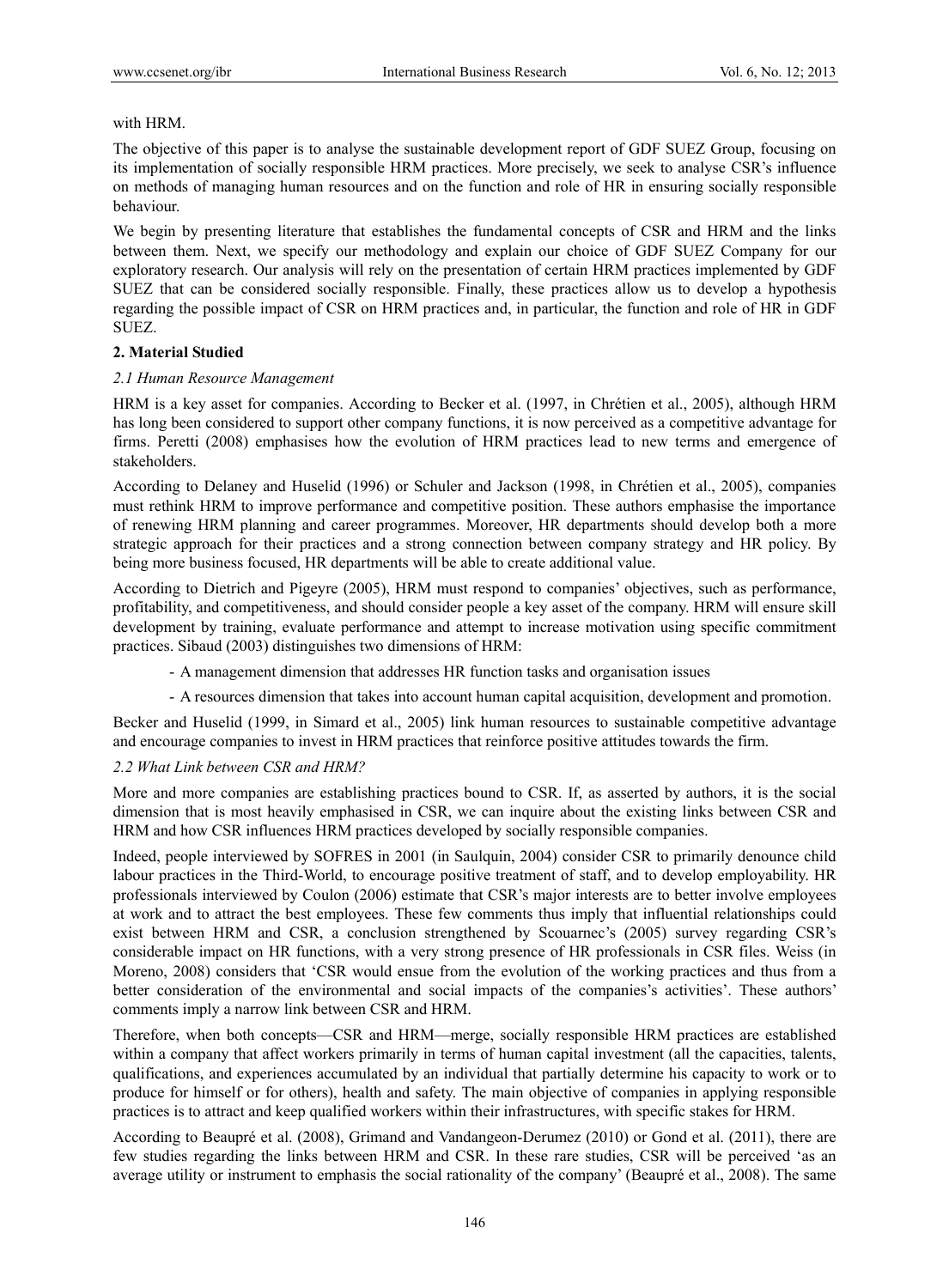approach would improve company image, commitment and staff loyalty, and would guarantee good working conditions for employees. These authors consider that when CSR intends to benefit employees, it takes the shape of training individuals to progress in their careers, promoting diversity of all visible minorities, and offering interesting conditions of remuneration, including gratitude and employee profit-sharing in shareholding.

Furthermore, Fraisse and Guerfel-Handa (2005) consider the possibility that HRM could represent a powerful lever that would help companies to adopt more responsible behaviour. HRM could thus support and help to solidify establishment of CSR within companies (Preuss et al., 2009). Redington (2005) and Gond et al. (2011) agree with such a view by emphasizing the key role of HR professionals and effective people-management for successful CSR programmes. On this subject, Beaupré et al. (2008) indicate that change management, training programmes and systems of communication with employees, programmes reconciling private life with professional life and health prevention at work, are examples of HRM practices supporting and strengthening CSR. This role of HRM in CSR development would be particularly crucial in view of the importance of employees' knowledge of the organisation and the skilled labour shortage. Furthermore, Fraisse and Guerfel-Handa (2005) also show CSR's influence in redefining HRM strategies by bringing to light questions of lifelong training, health and safety, diversity, and equal treatment of men and women. For example, Sharma et al. (2009) argue that the designing of performance management system will be impacted by CSR in order to better measure the employees socially responsible initiatives. According these authors, "this becomes important as the internalization of CSR in an organizational culture requires that appropriate behaviours get appraised, appreciated as well as rewarded" (Sharma et al., 2009). A system of mutual influence would thus exist between HRM and CSR, suggesting that HR functions and roles could evolve according to CSR practices established by the company.

Moreover, according to Beaupré et al. (2008), responsible shares of recruitment in a non-discriminatory sense might increase hiring, allowing people to return to the labour market. The persons most often concerned are generally ethnic minorities, old employees, women, persons unemployed for extended periods, and disadvantaged persons.

According to a study carried out by the European Commission (2001), these responsible practices would make the goals of the European strategy for employment attainable, including an unemployment rate decrease, an employment rate increase and a fight against social exclusion.

According to Fraisse and Guerfel-Handa (2005), HRM raises three types of challenges within the CSR framework: the maintenance of employee motivation and the management of skills development, the institution of confidence in management, and the development of employability. Regarding the question of employee motivation, these authors consider that salary is not sufficient; the company must also be able to offer to its staff enriching activities and stimulating projects. This question of motivation is all the more crucial as 'the staff is the only internal partner of the company and, that as such, he plays an essential role in the dynamic of sustainable development' (Férone et al., 2001; Fraisse & Guerfel-Handa, 2005).

In this framework, HR's function would be 'the only function of the company which can give sense and coherence, communicate and innovate with the aim of setting up CSR principles' (Beaupré et al., 2008).

Regarding the staff mix developed by Martory and Crozet (2008), Grimand and Vandangeon-Derumez (2010) state that the HRM practices that can be influenced by the CSR approach are compensation policy (internal and external equities of remunerations), employees' social valuation (privileged internal flexibility, diversity policy regarding recruitments and intern promotion), climate and social behaviour (preventing absenteeism), and the company's social image (investigating social climate, partnerships with training institutions).

On the contrary, other authors believe that the connection between CSR and HRM only concerns some specific domains, such as health and safety at work or prevention of discrimination at work (Kagnicioglu, 2007; Bowsprit et al., 2008). In conclusion, we think a socially responsible HRM influences attitudes and behaviour of company members.

# **3. Methodology**

If Beaupré et al. (2008) conclude that applying a CSR perspective to HRM will not change HRM objectives (to attract, retain, develop and motivate) and that socially responsible HRM will focus more on well-being objectives, we can wonder about CSR's influence on HRM practices and on HR functions and roles. To study CSR's potential impact on HR's function and its roles in a company, we conducted exploratory research by analysing the involvement of GDF SUEZ's HR department in CSR. More precisely, we studied GDF SUEZ's sustainable development report (2012). We read all this report and used a content analysis in order to better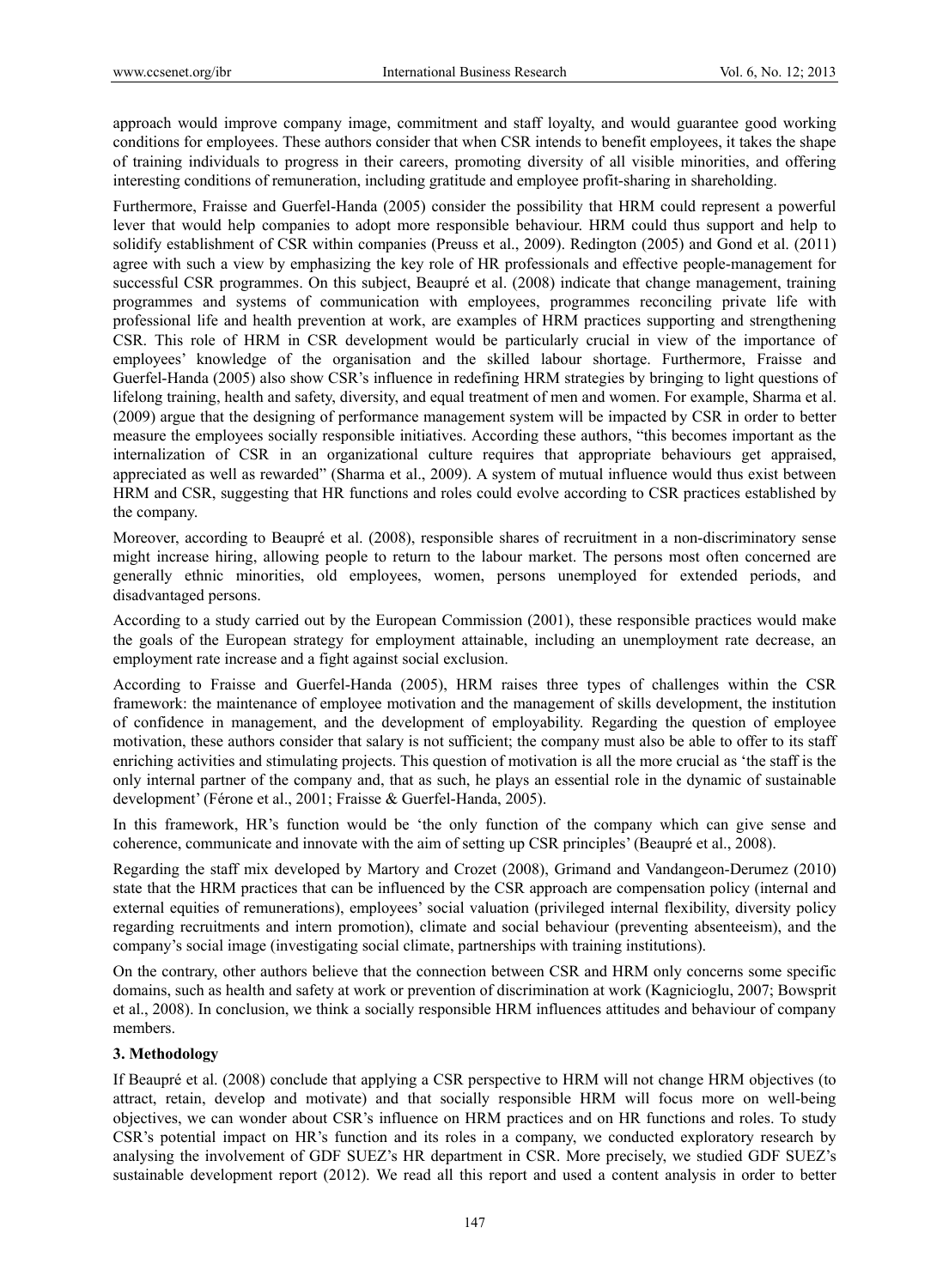determine which CSR practices were developed in GDF SUEZ and how they were implemented. Simultaneously, we selected 3 HRM dimensions and studied how CSR practices implemented by the Group could affect HR roles.

Because of this report, the company has developed a particular image designed for its stakeholders and improved its legitimacy. Its content highlights HR's methods of supporting the CSR approach and the various roles HR function could play in the company. While aiming to give sense to company activities, discourses also tend to stimulate or dissuade actions (Point, 2007). Several reasons explain our choice to study GDF SUEZ: according to Fortune, GDF SUEZ is the most socially responsible company in the world and is among the ten best companies in the world, regardless of sector. GDF SUEZ has won many CSR prizes (for example, a prize for the best CSR report, prizes for specific actions related to diversity, etc.) and is the only company in its sector to have joined the Dow Jones Sustainability Index of the World (that is, the world index of sustainable development values) in 2003 (ORSE, 2003). While developing activities in the electricity and natural gas fields, GDF SUEZ has a strong commitment to the environment. GDF's vocational plan is extremely simple, according to the company: 'to be useful for people'.

Our analysis proceeds in two steps: we first explain GDF SUEZ's position regarding three HR practices that seem to be very crucial in the current climate. Then, we probe the way in which CSR impacts these practices and HR's functions and roles. More precisely, we studied GDF SUEZ's implementation of CSR by focusing on its sustainable development report. As stated by Garric et al. (2007), such report contributes to the development of a company's specific image for its stakeholders and helps to develop its legitimacy.

# **4. Socially Responsible HRM Practices**

HRM practices currently seem very crucial for companies. Several studies connect some of these HRM practices with companies' commitments to social responsibility. In this study, we will focus on 3 HRM dimensions:

- Recruitment and job access,
- Training and career advancement,
- Health and well-being in the workplace.

According to contextual factors, such as ageing, labour shortage, war for talent, etc., such practices could be very essential for companies. Added et al. (2009) highlight the fact that HR must attract new workers but also must enhance a company's human resources. Moreover, well-being at work tends to be a crucial issue for HR departments at a time when people are talking more and more about psychological stress in the workplace.

By studying the content of GDF SUEZ's sustainable development report, we will attempt to better understand how this company links these three HR dimensions while introducing socially responsible policies.

## *4.1 Recruitment and Employment Access*

While recruitment can be perceived as a practice that either ostracises or helps someone 'fit in' to a company, it is also a socially visible practice: job offers are published, external partners are consulted, etc. There are thus many things at stake in recruitment, both for potential workers and for companies that rely on workers' skills and dynamism to complete projects. Even if companies encounter more and more difficulties in attracting talent, recruitment practices are essential to cope with economic and demographic challenges (ageing, labour shortage, etc.)(Berger, 2012).

Job access programmes can be powerful means to attract qualified labour. In his survey of 106 HR directors, Coulon (2006) notes that these directors do not frequently cooperate with occupational integration agencies and that companies generally offer insecure jobs (temporary contracts, temporary work, etc.).

A socially responsible company should implement recruitment and job access policies closely linked with the societal stakes of sustainable development.

GDF SUEZ has implemented a number of actions allowing recruitment and/or access to more social employment. With a recruitment requirement estimated at 100,000 persons for the period 2012–2017, GDF SUEZ has placed its recruitment policy at the heart of its strategy. The Group has signed an agreement to narrow the gap between its needs and available external resources. The five key missions of this agreement are: 'monitor developments in jobs and skills, and their effects on employment by region; identify potential pathways between jobs; take into account the density of presence of Group companies within countries and regions; anticipate business developments by securing career paths; identify training courses related to business developments' (GDF SUEZ, 2011).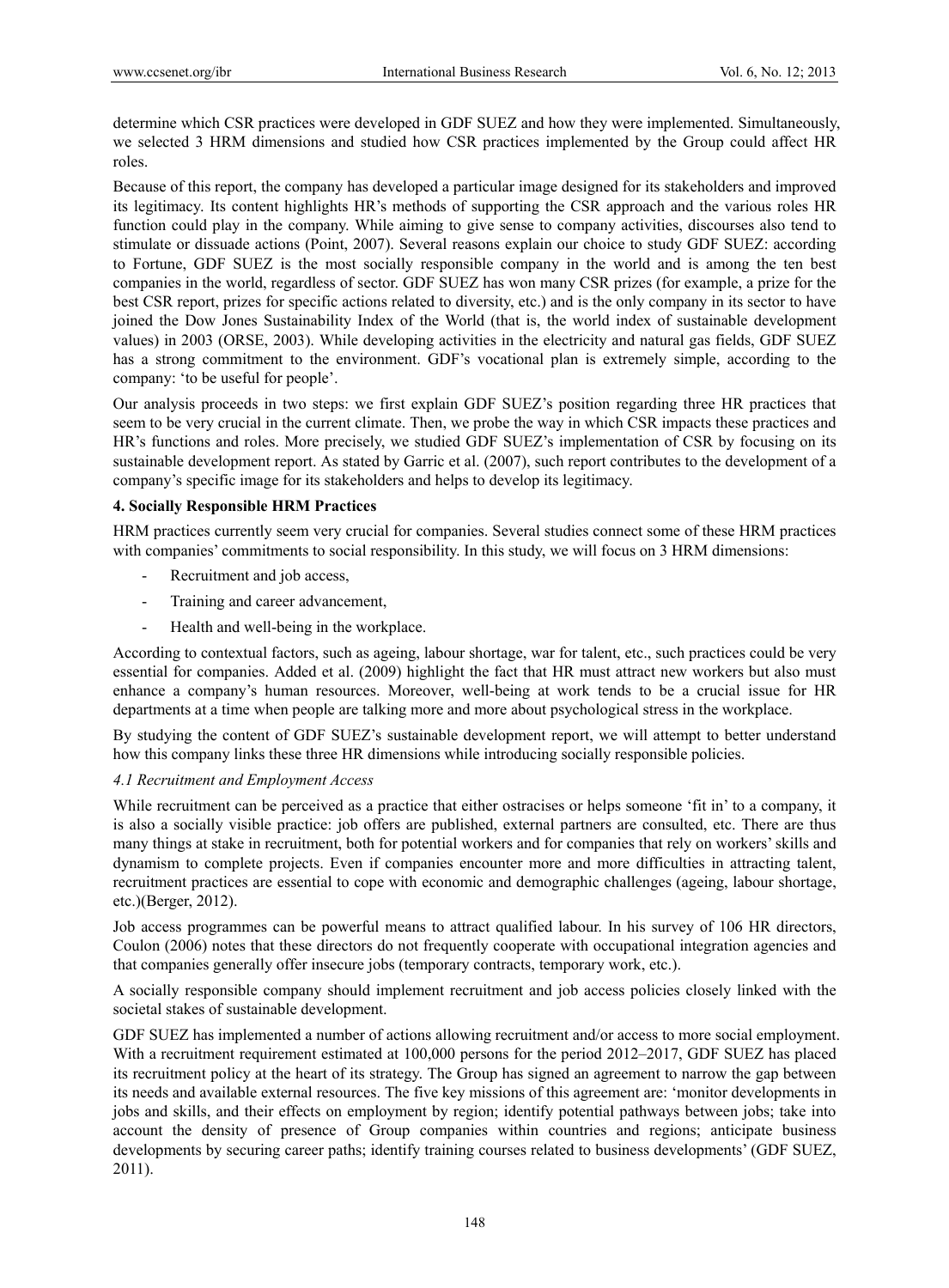The literature has also highlighted the importance of recruiting a skilled workforce and cooperating with local environments. GDF SUEZ addresses this social issue by adapting its recruitment techniques and employment strategies to current changes. In its sustainable development report, the company emphasises the importance of focusing on its external stakeholders and of integrating its external environment into its recruitment policy. To enhance its attractiveness and staff professionalism, the Group has diversified actions targeting more than 55,000 students per year: targeted recruitment campaigns, partnerships with universities, apprentices' integration improvement, and so on. The Group was able to establish a diversified recruitment policy through much external collaboration. In the same vein, GDF SUEZ also organises projects such as e-recruiting ('to improve the management of applications for all Group entities') and the Source-In ('to offer HR optimised expertise in recruitment') (GDF SUEZ, 2011). In addition, GDF SUEZ seeks to support local employment. The project Touat's (city in Algeria) implementation is designed by GDF SUEZ to 'boost local and national employment and put in place a sustainable local integration strategy, working with the authorities' (GDF SUEZ, 2011). The objectives of this pilot project are 'to strengthen local capacity through training, principally of women, the transfer of expertise, and creation of jobs and sustainable income for future generations' (GDF SUEZ, 2011).

In addition, the GDF SUEZ Company goes further in its investment in social responsibility. It is defined by the mixed nature and diversity of its recruitment. Thus, GDF SUEZ is sensitive to the issue of gender equality in the workplace and has stated that by 2015 'one senior manager in three will be a woman, 25% of managers will be women, 30% of new recruits will be women and 35% of high-potential employees will be women' (GDF SUEZ, 2011). GDF SUEZ is also aware of access to employment for people with disabilities and was able to advance their direct employment to 6% in the French workforce. GDF SUEZ's HR department is also committed to diversity by focusing on four objectives: 'equal treatment, promotion of diversity by targeted and measurable actions, a dedicated phone line to listen to concerns, and the development of partnerships' (GDF SUEZ, 2011). The Diversity Label was awarded to GDF SUEZ by Afnor (the French standards institute) 'in recognition of the Group's actions for equal opportunities and occupational integration over some thirty years' (GDF SUEZ, 2011).

### *4.2 Training and Career Development*

According to Beaupré et al. (2008), De Serres, Gendron and Ramboarisata (2006), the European Communities Commission (2001) and Coulon (2006), companies must reach an acceptable training rate with regard to their payroll. Companies must be capable of investing enough in training to be able to promote the social well-being of their workers (Dibigeon, 2005).

Moreover, there is discrimination in terms of training access among various worker profiles (workers, employees, executives, men-women) in companies. According to Fournier (2004), 'the training benefits more the executives than in the employees or in the workers. As regards the women, we notice the same still stressed drift. The equal access to the professional training thus seems a crucial stake with regard to the disparities of gender'. According to Thu Thao Lê and De Nanteuil (2010), 'in all the sectors, executives have more chance to reach the professional training which is less bound to the execution of the tasks (the cultural training, the development of the personality) while the skilled workers and the foremen are less favourable to this type of training'. Furthermore, according to a survey by CVTS, companies more often train employees from 25 to 54 years old than people under 25. However, employees older than 55 years would benefit less from professional training (Thu Thao Lê & De Nanteuil, 2010).

According to a survey on professional training (CVTS, 2005), women have on average a little less access to training than men. The difference is small: 40.5% participation for men and 38.6% for women. On the other hand, a bigger difference between men and women is found in training duration. 'The male participants receive on average 32.6 hours of trainings, whereas this figure is lower, approximately 5 hours, for the women (27.5 hours). The difference between men and women turns out greater in the companies of at least 1,000 employees and the small firms from 20 to 49 employees'.

We notice that there are still disparities in employees' training access. According to Capron and Quairel-Lanoizelée (2004) and Brammer et al. (2007), professional training must be one of the major concerns of a socially committed company. It is all the more important because training contributes to practices such as mobility, internal promotion, and employees' professional evolution.

Cadin et al. (1997) analyse the disparities by employees' statuses, and find that the supervisory staff generally benefits more from programmes in management of formalised careers. Career management is all the more important as employees become more and more educated and thus desire enriching work and opportunities for growth. It also allows the company to anticipate problems in replacing key positions and, thus, to contribute to its strategy pursuit. In light of demographic ageing and of the shortage of qualified employees that threatens to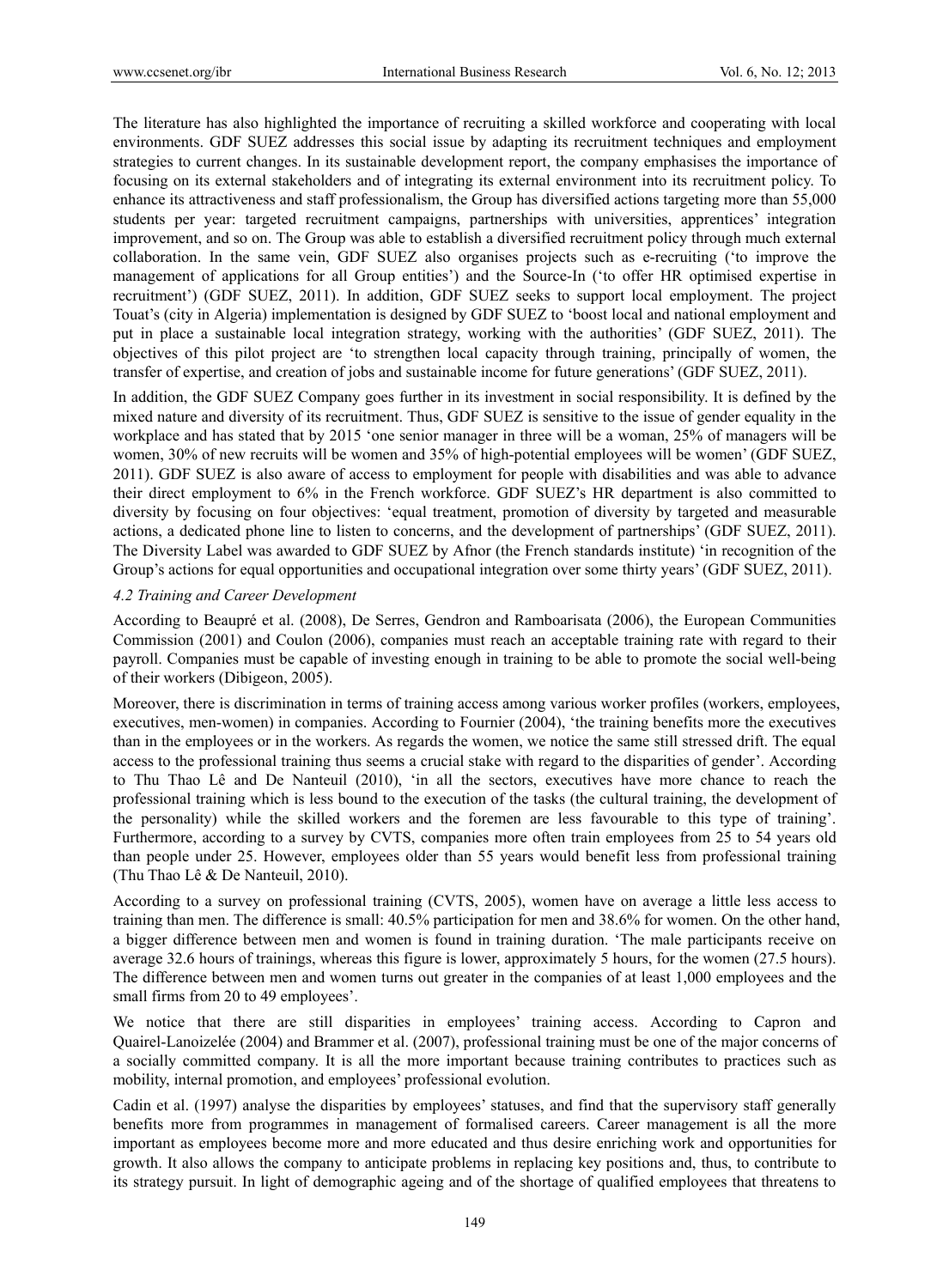appear, companies will be incited to think about their staff's loyalty development and about practices that increase retention and development of employees.

A minimum investment of firms in training is thus desirable to ensure well-being at work and further career development of workers. GDF SUEZ (2011) claims to be attentive to these issues and attempts to maintain, by 2015, 'the level of two-thirds of employees benefiting from at least one training session per year'. GDF SUEZ seeks to identify 'training tracks related to changes in business' and gives employees 'the opportunity to be real agents in their career progression and facilitate the implementation of a personal development plan' (GDF SUEZ, 2011). The establishment of a 'Department for Learning Development' allows staff members access to general and external training. GDF SUEZ also has a management and development policy for Group experts 'to develop the rare technical skills that are currently the province of some 500 specially identified and monitored experts' (GDF SUEZ, 2011). GDF SUEZ put the professional development of its employees at the heart of its business project.

GDF SUEZ's sustainable development report emphasises the development of its management staff and its technical experts ('program to identify, support and develop its high-potential executives') and implements projects such as 'Leaders for Tomorrow' which contribute to the diversity of management teams in attempting 'to know and enrich the lives of those who will one day become management, to prepare these high-potential individuals, and ensure that the best employees stay with the company' (GDF SUEZ, 2011). GDF SUEZ has also developed the project 'Storengy 2015' that gives each staff member the opportunity to build his or her career. In addition, the company implemented in 2011 the META-Next Generation programme, allowing it 'to identify regional talents in IPR GDF SUEZ Middle East, Turkey and Africa (META) and pave the way for succession' (GDF SUEZ, 2011).

GDF SUEZ goes further to support its employees and their career development. The Group supports professional mobility 'in increasing its initiatives to promote spontaneous demands for change of job, region or entity, in fostering a better alignment between internal skills and the needs of the business lines, in strengthening cultural integration, cooperation and equality of opportunities and in encouraging knowledge pooling and the development of innovation' (GDF SUEZ, 2011). The Group also emphasises the impact of mobility in terms of attractiveness, implication and loyalty of employees.

# *4.3 Health, Safety, and Well-Being in the Workplace*

In asking for more and more energy at work and putting pressure on their workers, companies risk having a negative influence on their staff's well-being. Beaupré et al. (2008) state that a poor work environment leads a worker to be involve in his work because he is afraid of losing his job, rather than because of employer recognition. Professional exhaustion, depression, and absenteeism are also negative effects for workers. According to the Institut National de Recherche et de Sécurité (INRS), one out of five European workers suffers from a health disorder linked to stress in the workplace. Eurostat (2009, in Dériot, 2010) notes that 28% of European workers (56 million people) are exposed to at least one factor that could disrupt their well-being at work.

In the current climate, health and well-being at work are extremely important HRM issues. According to Lefkowitz (2006), socially responsible behaviours and attitudes include workers' well-being, respect, and the development of positive working environments. The improvement of staff well-being can help attract talent, to reinforce staff loyalty and to motivate employees. In her survey, Scouarnec (2005) emphasises that HR directors of the future will more and more have to address health issues at work and closely work with those in charge of health, quality or safety matters. HR teams will have to more closely consider the working environment. Abord de Chatillon (2005) agrees, noting that health and safety are becoming increasingly relevant to HR activities.

A responsible company should thus listen to its stakeholders, especially its internal stakeholders. In its sustainable development policy, GDF SUEZ cares about the well-being, health and safety of its internal stakeholders. For example, the company has trained its managers in health and safety management and is engaged in a 'Well-Being at Work' process.

GDF SUEZ (2011) seeks to reduce the risks in its subsidiaries and to transform each of its employees into an engaged actor in his own health and safety as well as that of his colleagues: the Group 'encourages the commitment of each entity by constructing a mechanism for its specific challenge, its risk factors and their consequences on the health of employees and on the exposure of employees'. Its social commitment is based on three major challenges: 'to continue to reduce workplace accidents, particularly by preventing industrial accidents; to improve working conditions to reduce the risks related to chemical products, musculoskeletal and psychosocial disorders; and to strengthen our professionalism in health and safety areas' (GDF SUEZ, 2011).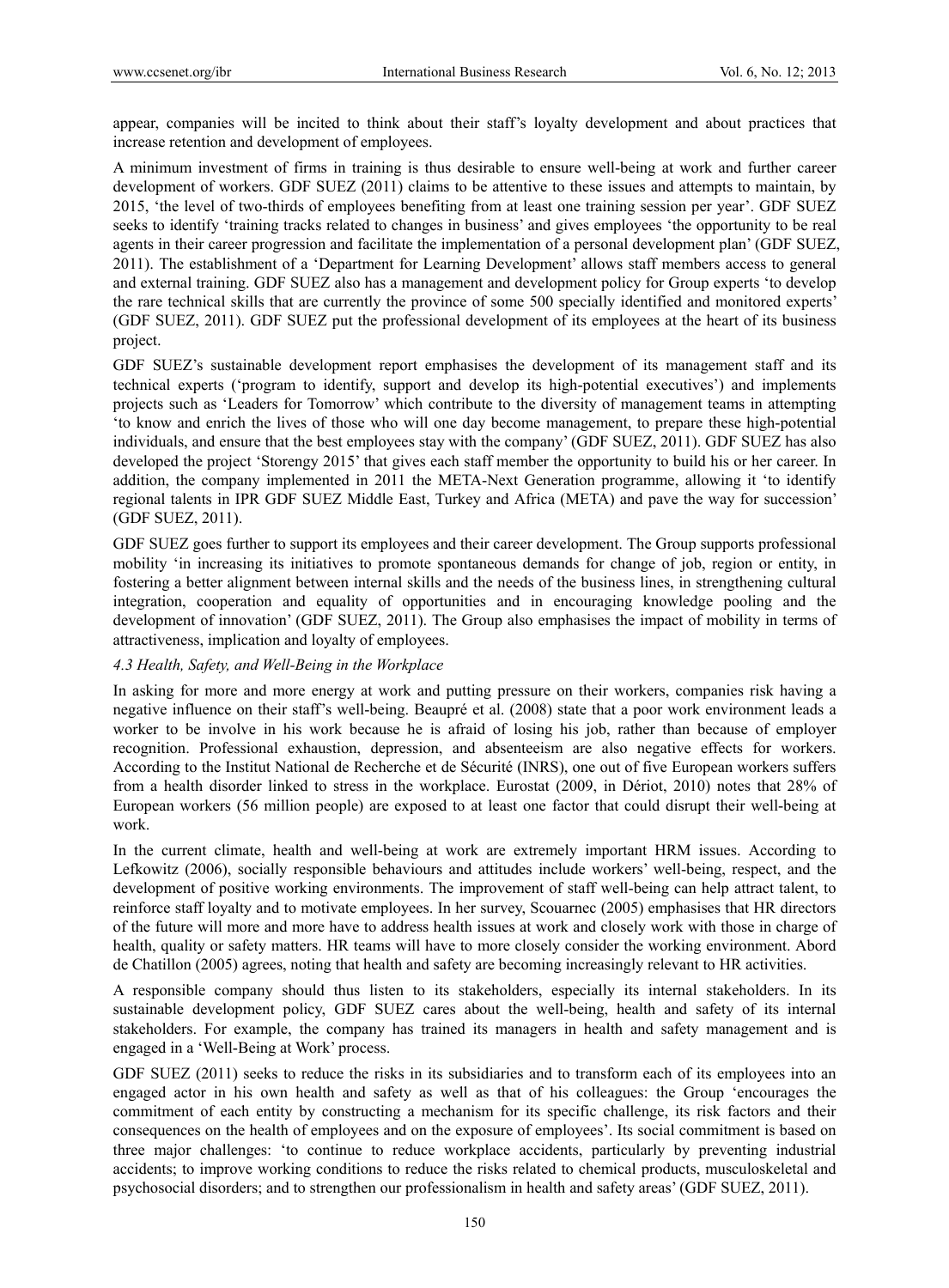All of these steps contribute to the sustainable development objectives of the company, such as the willingness of the company to reduce accidents and time off and to 'achieve a Frequency rate of less than 6 by 2015' (GDF SUEZ, 2011).

### **5. Discussion and Results**

In this paper, we seek to identify how CSR can impact the way HRM is implemented in companies. The sustainable development report from GDF SUEZ suggests that the Group places emphasis on the three socially responsible HRM practices we focused on in our study. According to GDF SUEZ (2012), an exemplary working environment, employees' professional fulfilment, and diversity and equal opportunities to access employment are its imperatives. The Group is intensely involved in human capital development. As stated by Saulquin (2004), companies that announce their CSR commitment advocate employment creation and preservation or quality lifelong learning. We find also the impact of communication and dialogue in our analysis of the GDF SUEZ report. Even if the Group mentions employee shareholding, we note that it does not speak much about its compensation policy.



Figure 1. Typology of HR roles, Ulrich and Brockbank (2005)

What can we conclude about CSR's potential impact on HRM practices and roles? To answer this question, we utilised Ulrich and Brockbank's (2005) model that distinguishes five specific HR roles:

The strategic partner takes responsibility for organisational diagnosis and tries to solve organisational problems with specific HR plans. He helps a company to change and works closely with line managers. The human capital developer takes charge of staff skills and of career development. The HR leader manages issues and assesses its functions and tries to closely work with and influence the rest of the organisation. He is in charge of establishing the HR programme and defining how people and the organisation work together. According to Arifat et al. (2005), practices such as recruitment, training or performance management must be perfectly managed. The employee advocate listens and responds to employees and attempts to respond to them. Such a role includes paying attention to ethics issues when recruiting. Finally, the HR functional expert suggests administrative HR practices.

All these roles do not seem to be impacted in the same way by the CSR programme implemented by GDF SUEZ. According to this study, the employee advocate's role is affected by the way GDF SUEZ sets up CSR. With a role that favours well-being in the workplace, the HR leader's function must take into account ethics, diversity, or health/safety issues. GDF SUEZ desires to diversify its recruiting policy by attracting students, by favouring block release trainings and apprentice integration, by having women comprise 30% of its workforce, and by supporting access to employment for disabled persons. Communication and climate of trust development also seem to be crucial. For example, GDF SUEZ has developed health management reviews that emphasise listening and dialogue both with colleagues and with social partners. Workers are perceived as playing an active role in their own safety. Health and safety policies help the employee advocate to act in favour of well-being in the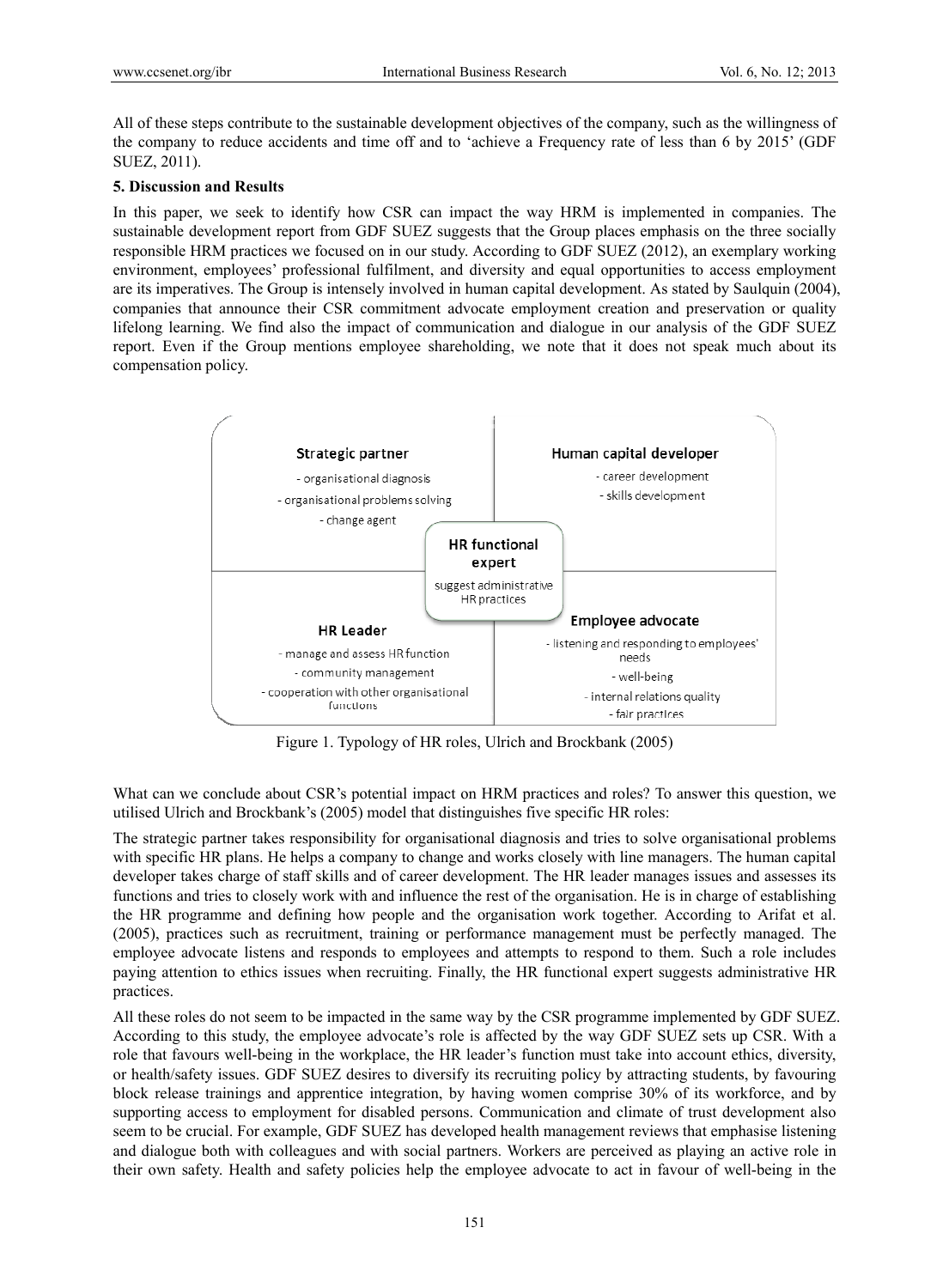workplace. Some GDF branches have also become involved in specific programmes or trainings favouring well-being at work.

If CSR affects the human capital developer, it is especially at the level of training. For example, health and safety topics influence the type of trainings delivered to workers: more than 1,400 managers were '*trained in the Group approach to health and safety management at the GDF SUEZ University*' (GDF SUEZ, 2012). Moreover, 28.6% of total training hours were devoted to such topics. We note that GDF SUEZ does not speak much about diversity topics when it mentions worker development in the Group. While emphasising its goal to favour employment access for disabled persons, nothing is said by the Group about career development of such workers. Coulon (2006) also noted that even if companies make efforts to recruit disabled people, they make few efforts to integrate them. From a career development perspective, GDF SUEZ seems to focus on equal opportunities for men and women. For example, the Group has defined several targets for 2015, where women comprise 35% of high-potential employees and 25% of managers, and so on. Our analysis leads us to think that CSR implemented by GDF SUEZ is supported by HR practices reported as CSR (training, health and safety, etc.) and, as emphasized by Gond et al. (2011), by practices at the overlap of CSR issues and HR (diversity management, gender equality, integration of disabled employees, etc.). That can raise the question of the clear delimitation of borders between HR and CSR (Gond et al., 2011).

The following table summarises CSR's impact on GDF SUEZ's HRM practices:

| <b>Ulrich and Brockbank roles</b> | <b>HRM</b> practices       | <b>CSR</b> concept impacting GDF SUEZ HRM<br>practices                              |
|-----------------------------------|----------------------------|-------------------------------------------------------------------------------------|
| Employee advocate                 | Recruitment                | Diversity (employment access for minority<br>Groups), fairness<br>Health and safety |
|                                   | Communication and dialogue |                                                                                     |
|                                   | Well-being                 |                                                                                     |
| Human capital developer           | Training                   | Health and safety                                                                   |
|                                   | Career development         | Diversity (but only gender)                                                         |

| Table 1. Impact of CSR on GDF SUEZ HRM practices and on Ulrich and Brockbank (2005) roles |  |  |  |
|-------------------------------------------------------------------------------------------|--|--|--|
|-------------------------------------------------------------------------------------------|--|--|--|

If the HRM practices selected in our analysis do not seem to affect the other three roles established by Ulrich and Brockbank (2005), we note in studying GDF SUEZ's sustainable development report that the Group often emphasises managers' collaboration and partnership. Managers must support the Group CSR project and assimilate GDF SUEZ's Management Way, which identifies expected behaviours for the 30,000 managers. Lam and Khare (2010) emphasize the strong influence of managers on employee behaviour and their commitment to CSR. GDF SUEZ also highlights the importance of innovative HRM practices to make change easier. Thus, the strategic partner's or HR leader's roles could be impacted by this conception. Because GDF SUEZ's sustainable development report does not provide us with enough information to foresee how these roles could evolve, we note similarities between GDF SUEZ's HRM activities and the mediatised HR role (Pichault, in Bournois & Leclair, 2004). According to Pichault, such a role has more substantial marketing profile and aims to create a similar picture regarding communication supports, intensive trainings and integrative actions, even if there are several corporate bodies that work differently. While emphasising diversity or dialogue within the Group, GDF SUEZ recognises various CSR actions specific to subsidiaries. Pichault signals that such mediatised HR departments closely work with operational members and focus activities on communication and organisational development. According to GDF SUEZ, managers' involvement is crucial to meet the Group's HR goals, to enhance Group human capital and to develop an attractive Group image. Enhancing attractiveness is indeed one of the three themes of CSR policy: according to GDF SUEZ, an exemplary working environment, where people are fulfilled with their job, can persuade young talent to join the Group. The Group can take advantage of a better image and a better ability to attract talent by promoting an HR policy that focuses more on CSR topics. For example, mobility is considered as a means to attract and retain talent and to secure commitment (GDF SUEZ, 2012). As stated by Garric et al. (2007), a sustainable development report is a real public relations tool that builds company legitimacy and makes notoriety perpetual. With such CSR appropriation, the company tries to show it is meeting stakeholders' expectations by introducing specific policies. According to Saulquin (2004), HR directors are particularly interested in CSR because of its effects on corporate image improvement.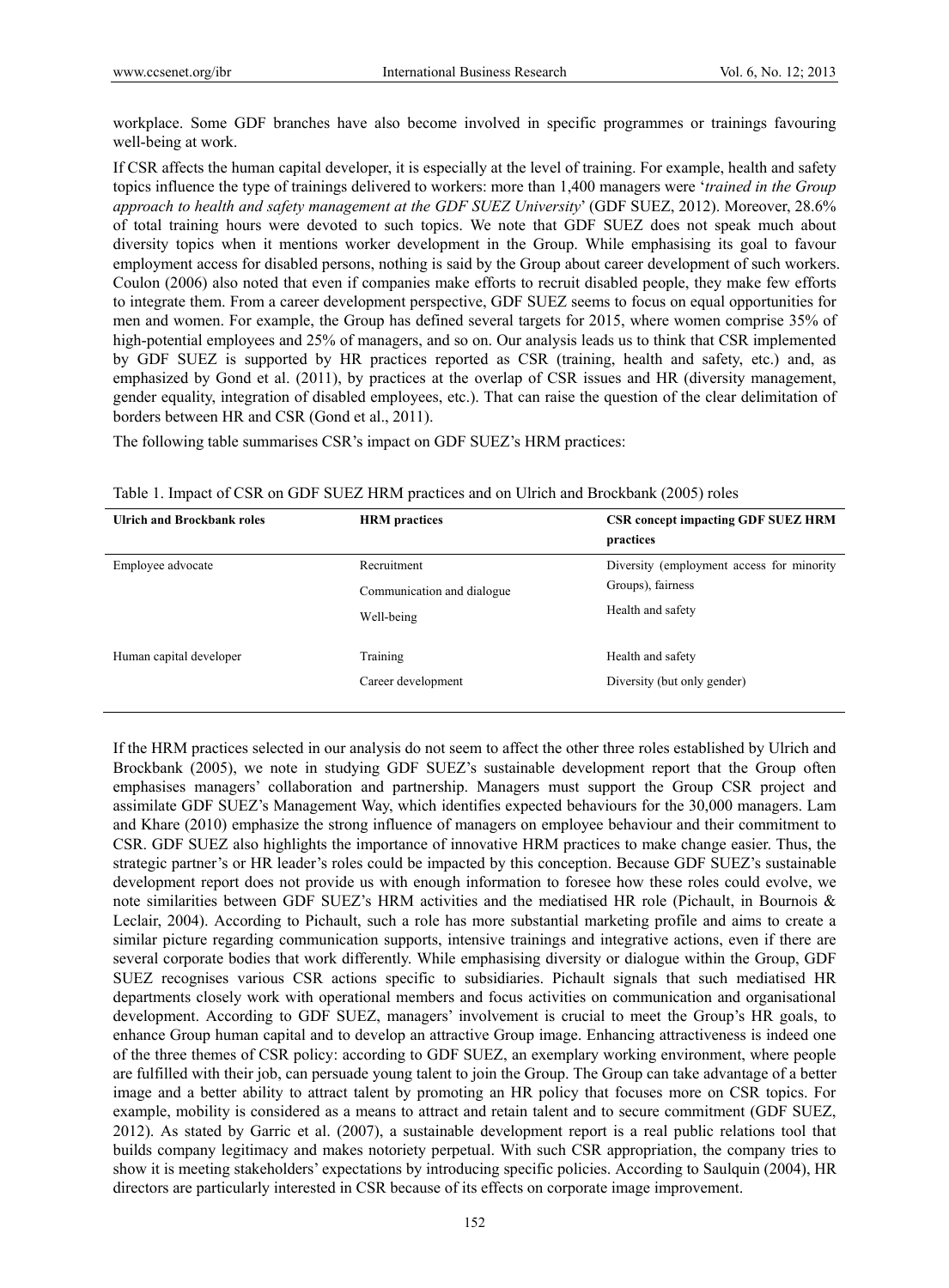#### **6. Conclusion**

In this paper, we sought to identify the links between CSR and HRM and, more precisely, how CSR affects HRM practices. While the literature emphasises HRM support for CSR policies, we think that such CSR activities can affect the way a company applies HRM practices. To understand the CSR-HRM link better, we conducted an exploratory study by analysing the sustainable development report by GDF SUEZ. We focused on three HRM practices that seem to be essential in today's working environment: recruitment and employment access, training and career development, and well-being in the workplace.

Our analysis of GDF's sustainable development report leads us to conclude that CSR is more influential on employee advocates' role by leading HR departments to take into consideration fairness, health and safety, and diversity topics while introducing HRM practices. To a lesser extent, human capital developers seem also impacted: they must focus trainings on CSR related topics (such as health and safety) and promote career development based on professional equalities. These practices depicted in the sustainable development report from GDF affect the Group's attractiveness and bring the function of HR closer to a mediatised role by developing a socially responsible employer image that can have positive consequences.

We are aware of this study's limits. Interviews with managers in GDF SUEZ (in particular, HR professionals or diversity managers) could help us to better understand the impact of CSR on HRM. To know which HRM practices are essential to solidify the commitment to social responsibility, we could extend our analysis by studying other Groups' sustainable development reports. If HRM practices used to support CSR policy do not alter HRM goals (to attract, retain, and develop talent), we think such practices could help to achieve these goals in the present and future working environment, which potentially lacks labour (Beaupré et al., 2008).

Furthermore, we believe that this research could benefit more from other managers of companies that are concerned to increase their social performance as a factor of profitability, while providing to their workers socially responsible human resource management practices that can positively influence their working conditions and generally well-being at work.

### **References**

- Abord de Chatillon, E. (2005). Le DRH de demain face aux questions de santé et sécurité au travail. *Management & Avenir*, *2*(4), 157–170. http://dx.doi.org/10.3917/mav.004.0157
- Added, E., Dartiguepeyrou, C., Raffard, W., & Saloff, C. M. (2009). *Le DRH du 3e millénaire*, Paris: Pearson/Village Mondial.
- Arifat, M., Eteve, C., Fyot, T., & Horta, I. (2005). L'implication du DRH dans la réflexion stratégique. *Quelles sont les conditions pour que la fonction RH soit partie prenante dans la définition de la stratégie?*  Université de Paris-Dauphine, étude MBA-RH2.
- Attarça, M., & Jacquot, T. (2005). *La représentation de la Responsabilité Sociale des Entreprises: une*  confrontation entre les approches théoriques et les visions managériales. Actes de la 14<sup>e</sup> Conférence Internationale de Management Stratégique.
- Beaupré, D., Cloutier, J., Gendron, C., Jiménez, A., & Morin, D. (2008). Gestion des ressources humaines, développement durable et responsabilité sociale. *Revue internationale de psychosociologie* pp. (77–140). Éditions ESKA. http://dx.doi.org/10.3917/rips.033.0077
- Berger, S. (2012). Les entreprises ne sont pas prêtes. *La Libre Belgique.*
- Bournois, F., & Leclair, P. (2004). *Gestion des Ressources Humaines: Regards croisés en l'honneur de Bernard Galambaud.* Paris: Economica.
- Brammer, S., Millington, A., & Rayton, B. V. (2007). The contribution of corporate social responsibility to organizational commitment. *Journal of Human Resource Management*, 1701–1719.
- Cadin, L., Guérin, F., & Pigeyre, F. (1997). *Gestion des Ressources Humaines. Pratique et éléments de théorie*. Paris: Dunod.
- Capron, M., & Quairel-Lanoizelé, F. (2007). *La responsabilité sociale d'entreprise*. Paris: La découverte.
- Chrétien, L., Arcan, G., Tellier, G., & Arcand, M. (2005). Impacts des pratiques de gestion des ressources humaines sur la performance organisationnelle des entreprises de gestion de projets. *Revue internationale sur le travail et la société*, 107–128.
- Commission des Communautés Européennes. (2001). *Livre vert: Promouvoir un cadre européen pour la responsabilité sociale des enterprises*. Union Européenne.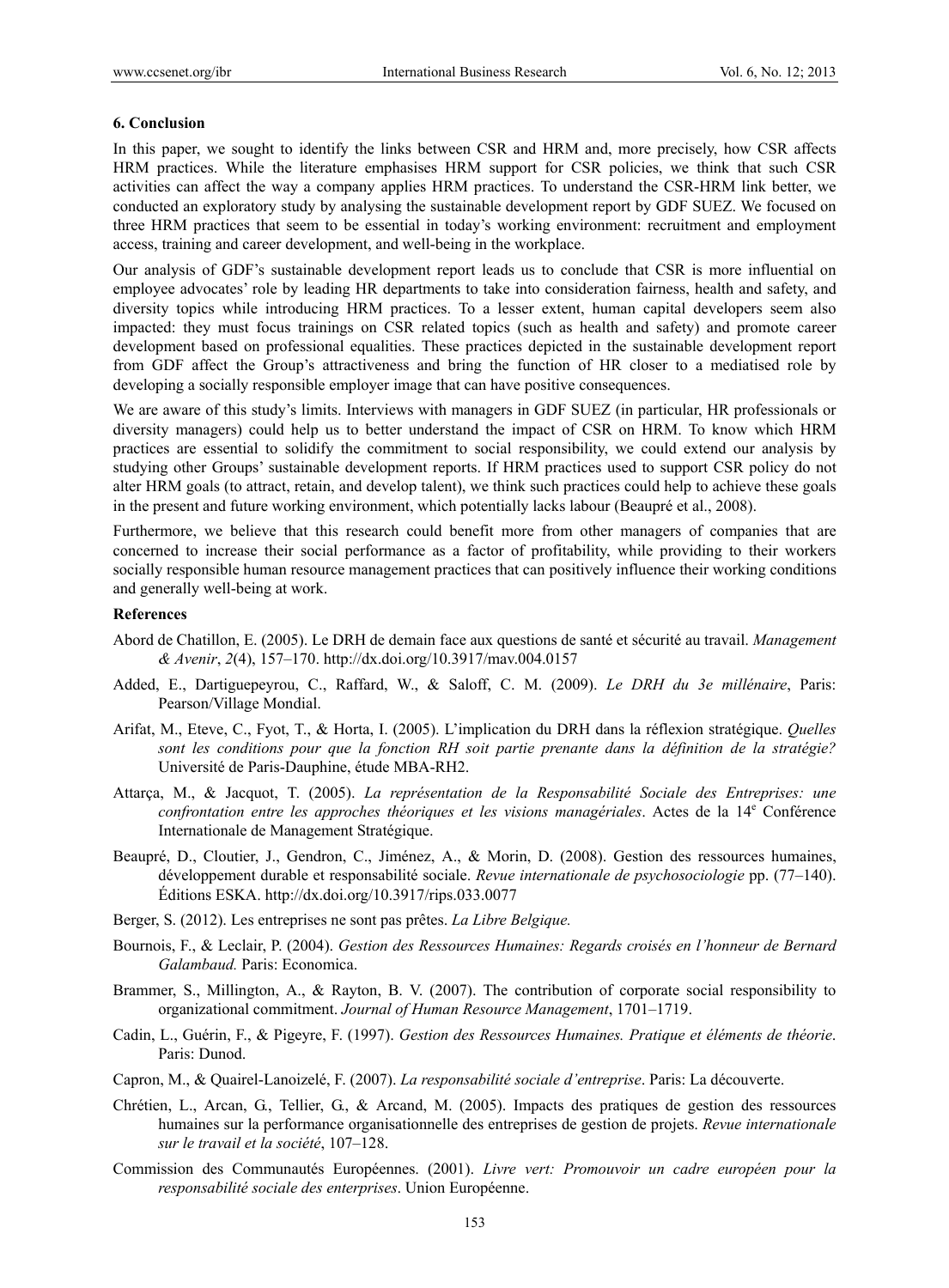- Coulon, R. (2006). Responsabilité sociale de l'entreprise et pratiques de gestion des ressources humaines. *Revue de l'organisation responsable*, 48–64. http://dx.doi.org/10.3917/ror.001.0048
- De Serres, A., Gendron, C., & Ramboarisata, L. (2006). *Pratiques et stratégies des institutions financières en matière de divulgation d'information sur leur responsabilité sociale*. Cahier conjoint de la Chaire de responsabilité sociale et de développement durable et du Groupe interdisciplinaire de recherche en éthique financière, Montréal, École des sciences de la gestion, UQÀM, 16, 170.
- Dériot, G*.* (2010). *Rapport d'information*. Sénat, Session extraordinaire, N°642, Tome 1.
- Dibigeon, O. (2005). *Mettre en pratique le développement durable: Quels processus pour l'entreprise responsable ?* Paris: Pearson/Village Mondial.
- Dietrich, A., & Pigeyre, F. (2005). *La Gestion des Ressources Humaine*. La découverte.
- Fournier, C. (2004). *La formation tout au long de la vie à l'épreuve du genre*. Ville-École-Intégration Enjeux, *136*, 49–60.
- Fraisse, A. S., & Guerfel-Henda, S. (2005). *La Responsabilité Sociale de l'Entreprise (RSE): instrument de*  management des ressources humaines? Actes du 16<sup>e</sup> Congrès de l'AGRH.
- Garric, N., Léglise, I., & Point, S. (2007). Le rapport RSE, outil de légitimation? Le cas Total à la lumière d'une analyse de discours. *Revue de l'Organisation Responsable*, *1*(2), 5–19. http://dx.doi.org/10.3917/ror.021.0005
- GDF SUEZ. (2012). *Rapport développement durable 2011*.
- Gond, J. P., Igalens, J., Swaen, V., & El Akremi, A. (2011). The Human Resources Contribution to Responsible Leadership: An Exploration of the CSR-HR Interface. *Journal of Business Ethics*, *98*(1), 115–132. http://dx.doi.org/10.1007/s10551-011-1028-1
- Grimand, A., & Vandangeon-Derumez, I. (2010). *Les modes d'appropriation de la RSE et leurs impacts sur la*  fonction Ressources Humaines. Actes du 21<sup>e</sup> congrès de l'AGRH.
- Igalens, J. (2011). *La mesure du climat éthique*. 13ème Université de Printemps de l'IAS, Agadir, 292–296.
- Igalens, J., & Joras, M. (2002). *La responsabilité sociale de l'entreprise: Comprendre, rédiger le rapport annuel.* Paris: Editions d'Organisation.
- Igalens, J., & Scouarnec, A. (2001). La gestion par les compétences: construction d'une échelle de mesure. *Revue de gestion des ressources humaines*, 2–16.
- Lam, H., & Khare, A. (2010). HR's crucial role for successful CSR. *Journal of International Business Ethics*, *3*(2), 3–15.
- Lefkowitz, J. (2006). The constancy of ethics amidst the changing world of work. *Human Resource Management Review, 16*, 245–268. http://dx.doi.org/10.1016/j.hrmr.2006.03.007
- Lo Giudice, C. (2012). Les DRH vont s'investir en faveur du bonheur. *Peoplesphere, 162*, 28–33.
- Malherbe, D., & Saulquin, J. Y. (2011). *Pour une approche configurationnelle du changement: fondements et enjeux d'une modélisation des situations de changement organisationnel pour le DRH*. 13ème Université de Printemps de l'IAS, Agadir, 359–370.
- Moreno, M. (2008). Cours GRH/IFSE. IAE.
- ORSE. (2003). *Comment élaborer un rapport de développement durable? Synthèse des réunions du groupe de travail*.
- Peretti, J. M. (2008). *Dictionnaire des ressources humaines* (5th ed.). Editions Vuibert.
- Point, S. (2007). L'art de gérer les impressions dans les lettres des présidents. *Revue Française de Gestion*, *172*, 33–48. http://dx.doi.org/10.3166/rfg.172.33-48
- Preuss, L., Haunschild, A., & Matten, D. (2009). The rise of CSR: implications for HRM and employee representation. *The International Journal of Human Resource Management*, *20*(4), 953–973. http://dx.doi.org/10.1080/09585190902770893
- Redington, I. (2005). *Making CSR happen: the contribution of people management.* Chartered Institute of Personel and Development.
- Saulquin, J. Y. (2004). *GRH et responsabilité sociale : bilan des discours et des pratiques des entreprises*